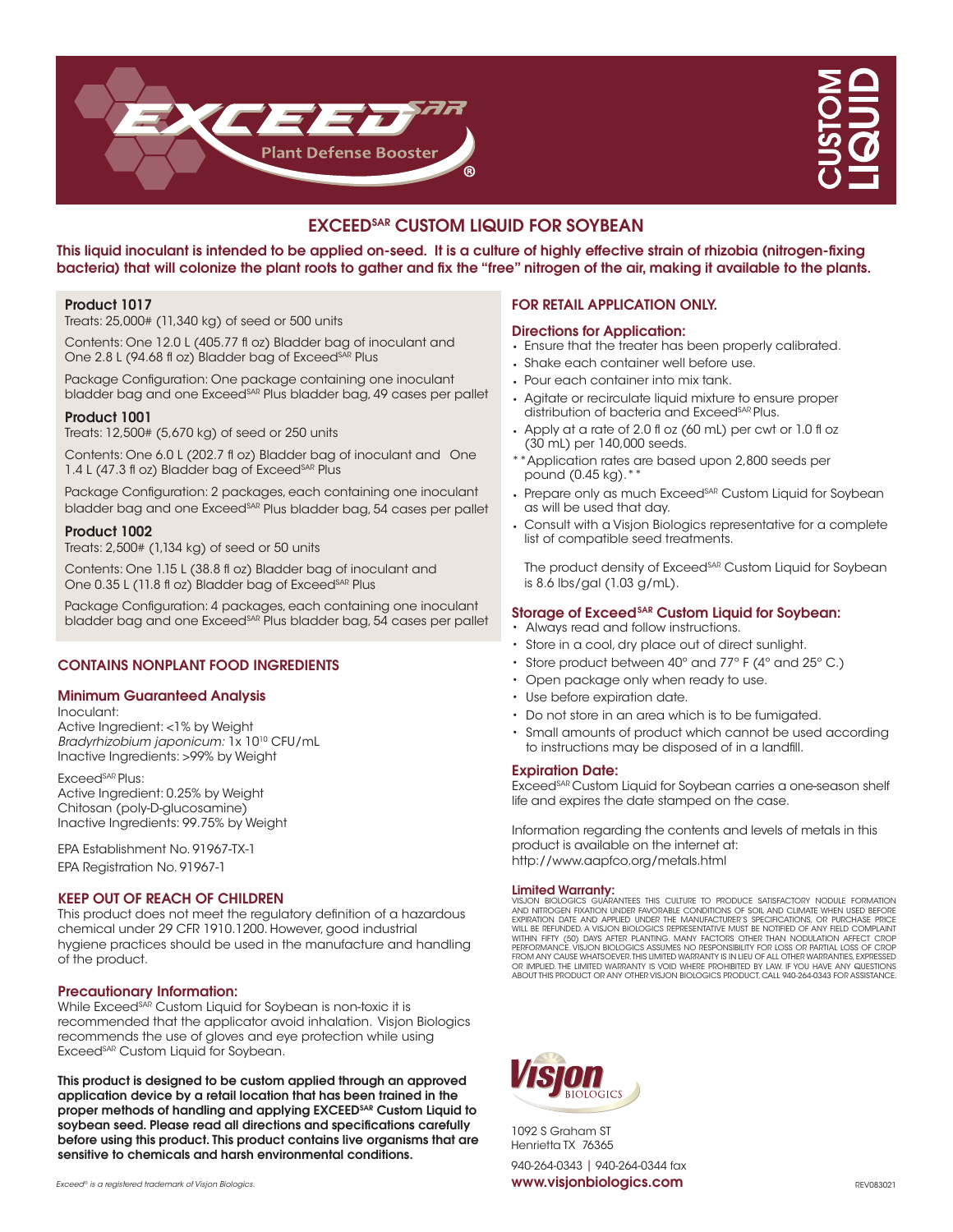

# EPA Registration No.: 91967-1 EPA Establishment No.: 91967-TX-1

# EXCEEDSAR PLUS - SEED TREATMENT

When used as directed on this label, Exceed<sup>SAR</sup> Plus can boost seed germination and vitality, stimulate emergence and sprouting, enhance plant vigor, promote root growth, promote foliar growth, increase crop yields, improve crop vigor and quality, suppress diseases and pathogens, activate plant resistances to environment stress, drought, and disease pressures, including the suppression of parasitic nematodes.

For use on soybean in conjunction with Exceed® Custom Liquid for Soybean.

Product contains 0.004 lbs (0.0018 kg) of chitosan/gallon

# KEEP OUT OF THE REACH OF CHILDREN **CAUTION**

| <b>FIRST AID</b>           |                                                                                                                                                                                                                                                    |  |
|----------------------------|----------------------------------------------------------------------------------------------------------------------------------------------------------------------------------------------------------------------------------------------------|--|
| If in eyes:                | • Hold eye open and rinse slowly and gently with water for<br>15-20 minutes.<br>• Remove contact lenses, if present, after the first 5 minutes,<br>then continue rinsing eye.<br>• Call a poison control center or doctor for treatment advice.    |  |
| If on skin or<br>clothing: | • Take off contaminated clothing.<br>• Rinse skin immediately with plenty of water for 15-20 minutes.<br>• Call a poison control center or doctor for treatment advice.                                                                            |  |
| If inhaled:                | • Move person to fresh air.<br>• If person is not breathing, call 911 or an ambulance, then<br>give artificial respiration, preferably mouth to mouth if<br>possible.<br>• Call a poison control center or doctor for further treatment<br>advice. |  |

Have the product container or label with you when calling a poison control center or doctor, or going for treatment. You may also contact 1-800-222-1222 for emergency medical treatment information.

## PRECAUTIONARY STATEMENTS HAZARDS TO HUMANS AND DOMESTIC ANIMALS

CAUTION: Causes moderate eye irritation. Avoid contact with eyes. Wash thoroughly with soap and water after handling.

## ENVIRONMENTAL HAZARDS

Do not apply directly to water or to areas where surface water is present or to intertidal areas below the mean high water mark. Do not contaminate water when cleaning equipment or disposing of equipment wash waters.

For 5 gallon product: Do not discharge effluent containing this product into lakes, streams, ponds, estuaries, oceans or public waters unless in accordance with the requirements of a National Pollutant Discharge Elimination System (NPDES) permit and the permitting authority has been notified in writing prior to discharge. Do not discharge effluent containing this product into sewers without previously notifying the sewage treatment plant authority. For guidance, contact your State Water board or regional Office of the EPA.

## PERSONAL PROTECTIVE EQUIPMENT (PPE)

Applicators and other handlers must wear: Long-sleeved shirt, long pants, waterproof gloves, protective eyewear, and shoes plus socks. Follow manufacturer's instructions for cleaning/maintaining PPE separately from other laundry.

## DIRECTIONS FOR USE

It is a violation of federal laws to use this product in a manner inconsistent with its labeling.

To prevent contamination of the dilute solutions of EXCEED™ SAR PLUS by possible pesticide or other chemical residues in the spraying equipment, use dedicated equipment, or be sure that the equipment is thoroughly clean before use.

#### For Agricultural Use:

Do not apply this product in a way that will contact workers or other persons, either directly or through drift. Only protected handlers may be in the area during application. For any requirements specific to your State or Tribe, consult the agency responsible for pesticide regulation.

# Agricultural Use Requirements

Use this product only in accordance with its labeling and with the Worker Protection Standard, 40 CFR Part 170. This Standard contains requirements for the protection of agricultural workers on farms, forests, nurseries, and greenhouses, and handlers of agricultural pesticides. It contains requirements for training, decontamination, notification, and emergency assistance. It also contains specific instructions and exceptions pertaining to the statements on this label about personal protective equipment (PPE), and restricted-entry interval. The requirements in this box only apply to uses of this product that are covered by the Worker Protection Standard.

Do not enter or allow worker entry into treated areas during the restricted entry interval (REI) of 4 hours.

PPE required for early entry to treated areas that is permitted under the Worker Protection Standard and that involves contact with anything that has been treated, such as plants, soil, or water, is:

• Coveralls

- Waterproof gloves
- Protective eyewear, and • Shoes plus socks
- 

## GENERAL INSTRUCTIONS

Shake before using. Following specific crop instructions for dilution rates and application usage. Do not apply within three days of harvesting. For best results use pH neutral (pH 6.9 to 7.0) mix water.

Continues on next page

Manufactured for:



1092 S Graham ST Henrietta TX 76365

940-264-0343 | 940-264-0344 fax Exceed® is a registered trademark of Visjon Biologics. www.visjonbiologics.com